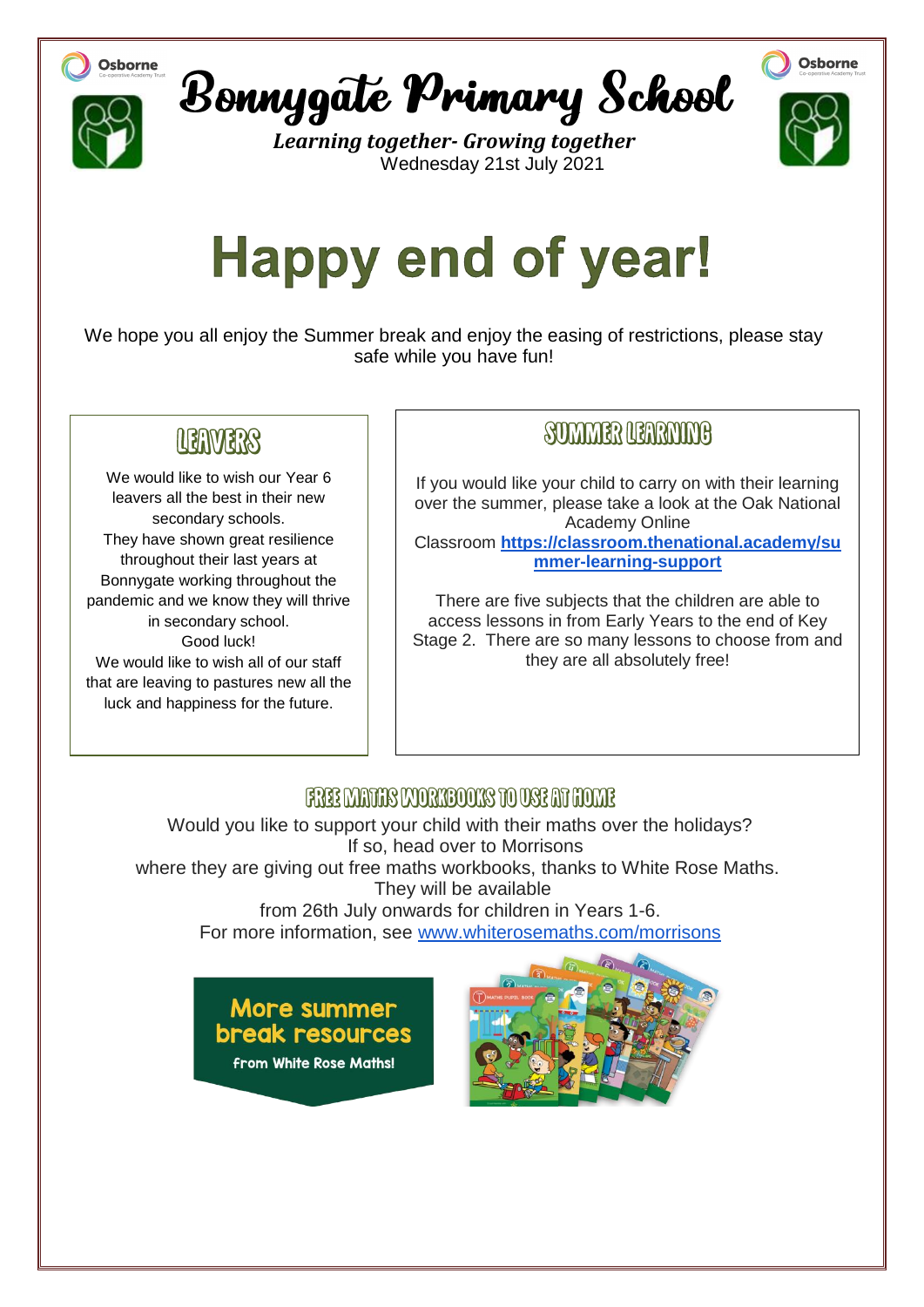## **NEW WEBSITE FOR PARENTS TO BOOST CHILD'S UZARNING AND WELLBEING THIS**

## **SUMMER**

We've launched a brand new site, designed especially for parents, with the support, information and resources they need to help their children enjoy the summer holidays and prepare for the next academic year.

The site features links to programmes, activities, resources and videos to boost children's learning and wellbeing aimed at parents of 0-19 year olds, with extra information for parents of SEND children. Please share this site with families and carers in your school community.

**[Visit educationcatchup.campaign.gov.uk](https://lnks.gd/l/eyJhbGciOiJIUzI1NiJ9.eyJidWxsZXRpbl9saW5rX2lkIjoxMDIsInVyaSI6ImJwMjpjbGljayIsImJ1bGxldGluX2lkIjoiMjAyMTA3MjAuNDM0MzYwNzEiLCJ1cmwiOiJodHRwczovL2VkdWNhdGlvbmNhdGNodXAuY2FtcGFpZ24uZ292LnVrLz91dG1fbWVkaXVtPWVtYWlsJnV0bV9zb3VyY2U9Z292ZGVsaXZlcnkifQ.rzaeEY4SgLUhoyxqK22dxfcs-ZwNV4epo8_7x_3QKBU/s/782913605/br/109588174633-l)**

Families can also explore themed activities in their local area and nationally with the [Rediscover](https://lnks.gd/l/eyJhbGciOiJIUzI1NiJ9.eyJidWxsZXRpbl9saW5rX2lkIjoxMDMsInVyaSI6ImJwMjpjbGljayIsImJ1bGxldGluX2lkIjoiMjAyMTA3MjAuNDM0MzYwNzEiLCJ1cmwiOiJodHRwczovL3d3dy5nb3YudWsvZ3VpZGFuY2UvcmVkaXNjb3Zlci1zdW1tZXI_dXRtX21lZGl1bT1lbWFpbCZ1dG1fc291cmNlPWdvdmRlbGl2ZXJ5In0.yIGi2Dk5meh0iqBYGLtVz6xEyfXnCTu77fZMn4FeUhA/s/782913605/br/109588174633-l)  [Summer](https://lnks.gd/l/eyJhbGciOiJIUzI1NiJ9.eyJidWxsZXRpbl9saW5rX2lkIjoxMDMsInVyaSI6ImJwMjpjbGljayIsImJ1bGxldGluX2lkIjoiMjAyMTA3MjAuNDM0MzYwNzEiLCJ1cmwiOiJodHRwczovL3d3dy5nb3YudWsvZ3VpZGFuY2UvcmVkaXNjb3Zlci1zdW1tZXI_dXRtX21lZGl1bT1lbWFpbCZ1dG1fc291cmNlPWdvdmRlbGl2ZXJ5In0.yIGi2Dk5meh0iqBYGLtVz6xEyfXnCTu77fZMn4FeUhA/s/782913605/br/109588174633-l) campaign, from sport and creativity to nature and heritage.

#### STUDYBURS

Please remember that we are using StudyBugs as a way of reporting your child's absence.If you haven't already, please get the free Studybugs app, or register on the Studybugs website, and use it to tell us whenever your child's ill and unable to attend school.

[\(https://studybugs.com/about/parents\)](https://studybugs.com/about/parents)

Top 3 reasons to use Studybugs

1. It's integrated with our systems so we know right away if your child is unaccounted for. 2. It's quick and easy to register and use and automatically reminds you to keep us posted. 3. You'll be helping the NHS and other public health organisations [improve children's health.](https://studybugs.com/about/schools) [\(https://studybugs.com/about/schools\)](https://studybugs.com/about/schools)

## **DINNER MENO**

06/09/2021

Please note that the menu may change subject to local needs

| <b>Week1</b><br>Monday | Ham Bread Roll with a Fresh Fruit Pot &<br>Veggie Sticks            | Cheese Bread Roll with a Fresh Fruit Pot<br>& Veggie Sticks                   | Tuna Mayo Bread Roll with a Fresh Fruit<br>Pot & Veggie Sticks | Week commencing - 2nd September, 21st September, 12th October, 9th November, 30th November, 4th January, 25th January, 22nd February, 15th March,<br>Frozen Yoghurt |  |
|------------------------|---------------------------------------------------------------------|-------------------------------------------------------------------------------|----------------------------------------------------------------|---------------------------------------------------------------------------------------------------------------------------------------------------------------------|--|
| <b>Tuesday</b>         | Chicken Wrap with a Fresh Fruit Pot &<br>Veggie Sticks              | Cheese Wrap with a Fresh Fruit Pot &<br>Veggie Sticks                         | Tuna Mayo Wrap with a Fresh Fruit Pot<br>& Veggie Sticks       | Orange Shortbread                                                                                                                                                   |  |
| <b>Wednesday</b>       | Beef Burger with Potato Wedges &<br>Cucumber Sticks served in a box | Vegetarian Sausage Roll with Potato<br>Wedges & Carrot Sticks served in a box | Tomato & Vegetable Pasta Pot served in<br>a box                | Fruit jelly                                                                                                                                                         |  |
| <b>Thursday</b>        | Ham Sandwich with a Fresh Fruit Pot &<br>Veggie Sticks              | Cheese Sandwich with a Fresh Fruit Pot<br>& Veggie Sticks                     | Tuna Mayo Sandwich with a Fresh Fruit<br>Pot & Veggie Sticks   | Marble Muffin                                                                                                                                                       |  |
| Friday                 | Fish Fingers with Chips & Sweetcorn<br>Cobette served in a box      | Vegetable Fingers with Chips &<br>Sweetcom Cobette served in a box            |                                                                | Berry Muffin                                                                                                                                                        |  |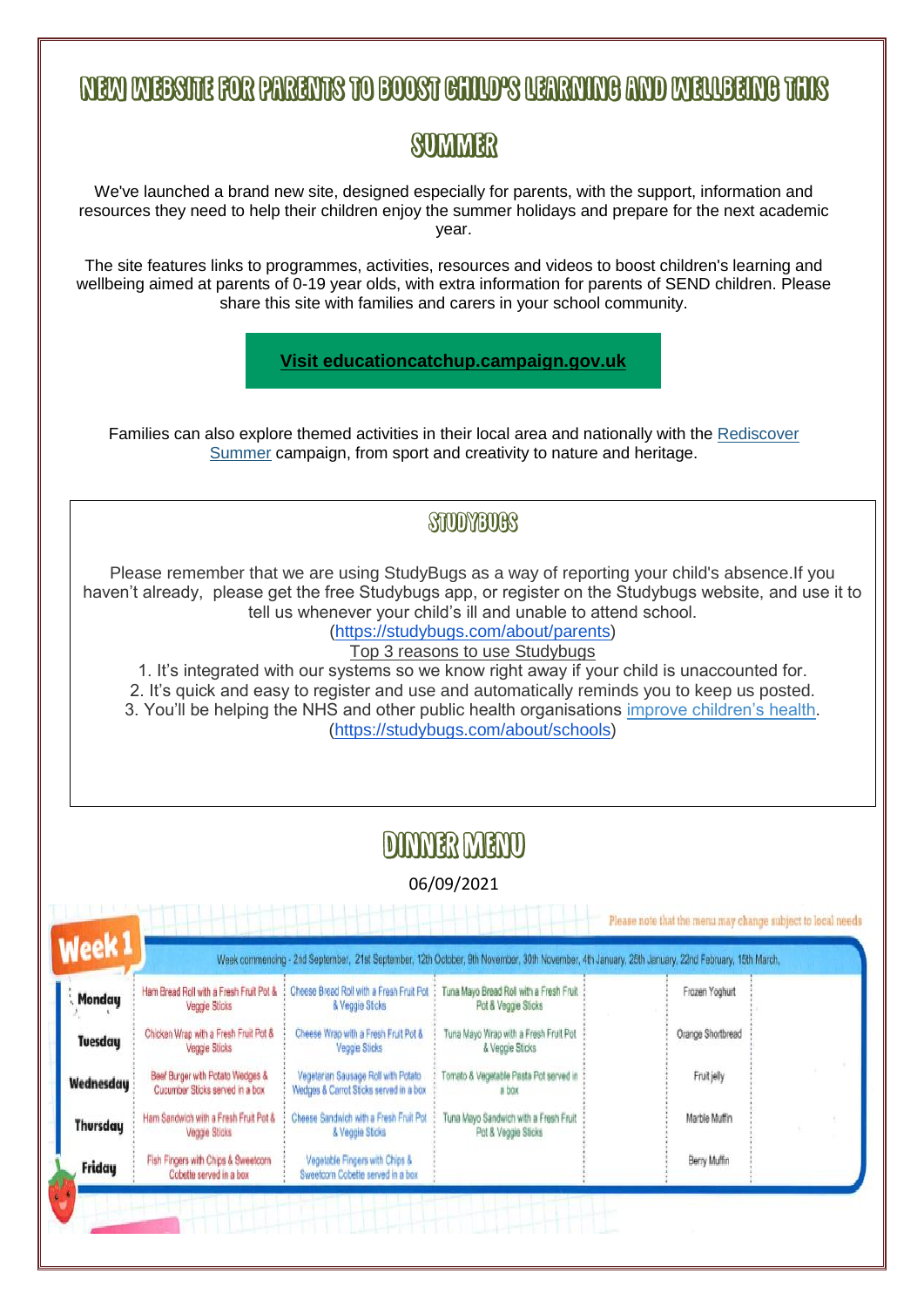## **COVID RECOUNTIONS**

As you all know due to regulations we have had a designated entrance and exit to the school, asked that all parents wear masks and had staggered start times for all pupils. Please be aware that at this moment we do not expect to have staggered start times in September however we will notify all parents of any further changes before you return in September.

## **THRAN DATES** Just a reminder of the term dates for the rest of the 2021-2022 school year. **2021-2022 SCHOOL TERM DATES September 2021 October 2021 November 2021 December 2021** M | T | W | T | F | S | S | M | T | W | T | F | S | S | M | T | W | T | F | S | S | M | T | W | T | F | S | S 1 2 3 4 5 1 2 3 1 2 3 4 5 6 7 8 9 10 11 12 4 5 6 7 8 9 10 1 2 3 4 5 6 7 6 7 8 9 10 11 12 13 | 14 | 15 | 16 | 17 | 18 | 19 | 11 | 12 | 13 | 14 | 15 | 16 | 17 | 8 | 9 | 10 | 11 | 12 | 13 | 14 | 13 | 14 | 15 | 16 | 17 | 18 | 19 20 | 21 | 22 | 23 | 24 | 25 | 26 <mark>| 18 | 19 | 20 | 21 | 22 |</mark> 23 | 24 | 15 | 16 | 17 | 18 | 19 | 20 | 21 | 20 | 21 | 22 | 23 | 24 | 25 | 26 27 28 29 30 25 26 27 28 29 30 31 22 23 24 25 26 27 28 27 28 29 30 31 26 29 30 **January 2022 February 2022 March 2022 April 2022** M | T | W | T | F | S | S | M | T | W | T | F | S | S | M | T | W | T | F | S | S | M | T | W | T | F | S | S 1 2 31 1 2 3 4 5 6 1 2 3 4 5 6 1 2 3 4 5 6 1 1 2 3 3 4 5 6 7 8 9 7 8 9 10 11 12 13 7 8 9 10 11 12 13 4 5 6 7 8 9 10 10 | 11 | 12 | 13 | 14 | 15 | 16 | 14 | 15 | 16 | 17 | 18 | 19 | 20 | 14 | 15 | 16 | 17 | 18 | 19 | 20 <mark>| 11 | 12 | 13 | 14 | 15</mark> | 16 | 17 17 18 19 20 21 22 23 21 22 23 24 25 26 27 21 22 23 24 25 26 27 18 19 20 21 22 23 24 24 25 26 27 28 29 30 28 28 29 30 31 25 26 27 28 29 30 May 2022 June 2022 July 2022 August 2022 M | T | W | T | F | S | S | M | T | W | T | F | S | S | M | T | W | T | F | S | S | M | T | W | T | F | S | S 1 1 2 3 4 5 1 2 3 1 2 3 4 5 6 7 2 3 4 5 6 7 8 6 7 8 9 10 11 12 4 5 6 7 8 9 10 8 9 10 11 12 13 14 9 | 10 | 11 | 12 | 13 | 14 | 15 | 13 | 14 | 15 | 16 | 17 | 18 | 19 | 11 | 12 | 13 | 14 | 15 | 16 | 17 | 15 | 16 | 17 | 18 | 19 | 20 | 21 16 17 18 19 20 21 22 20 21 22 23 24 25 26 18 19 20 21 22 23 24 22 23 24 25 26 27 28 23 | 24 | 25 | 26 | 27 | 28 | 29 | 27 | 28 | 29 | 30 | | | | 25 | 26 | 27 | 28 | 29 | 30 | 31 | 29 | 30 | 31  $30 \mid 31$

Additional week, autumn half term (Thurrock schools only) Inset days, schools closed to students

School Holiday Bank Holiday

Trust conference, schools closed to students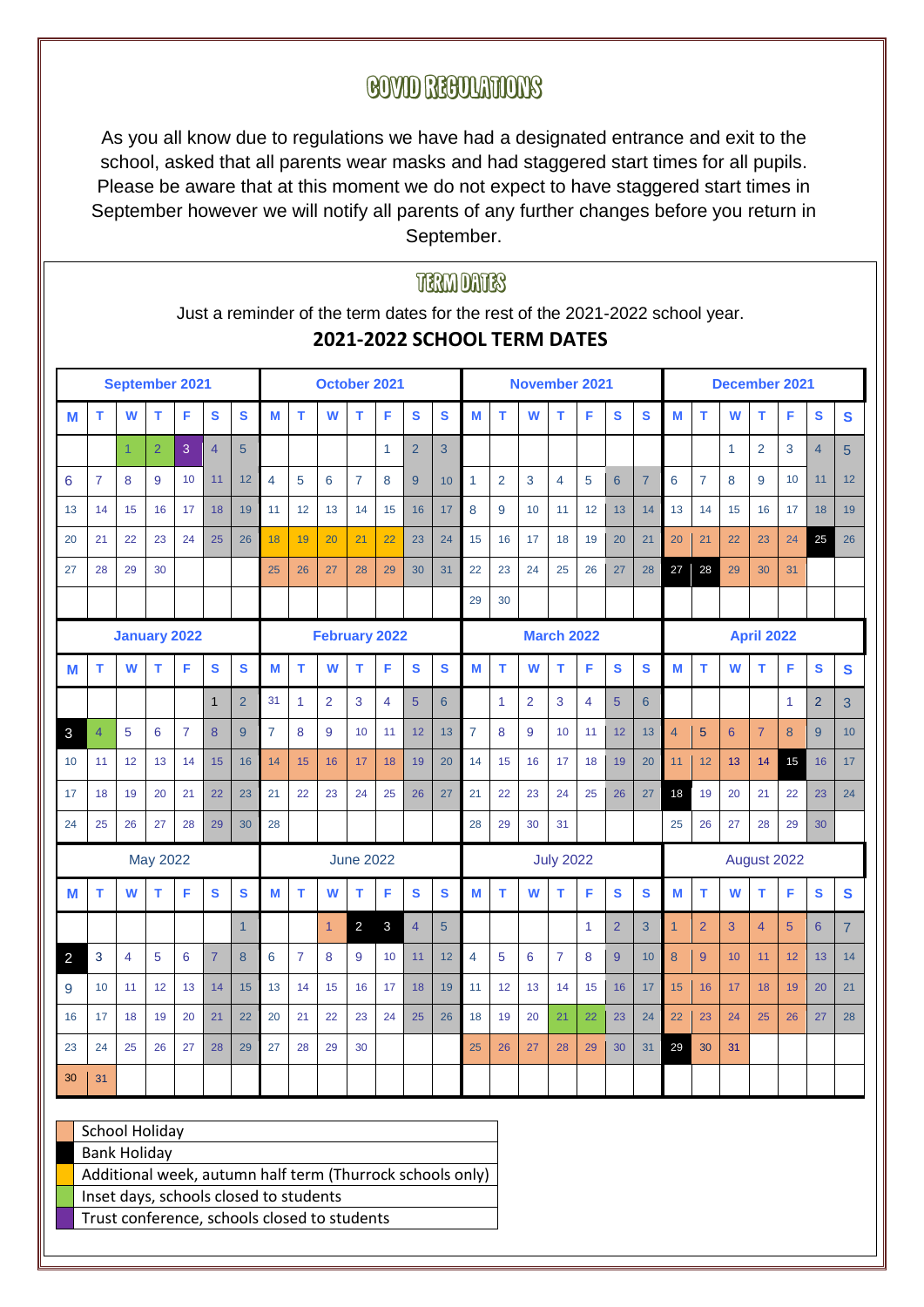## **BRILLIANT GLUB**





Congratulations to our pupils in year 4 and year 6 who have been taking part in Brilliant Club this term. They have worked very hard and achieved excellent results. We are very proud of them. Well done! S. Butt